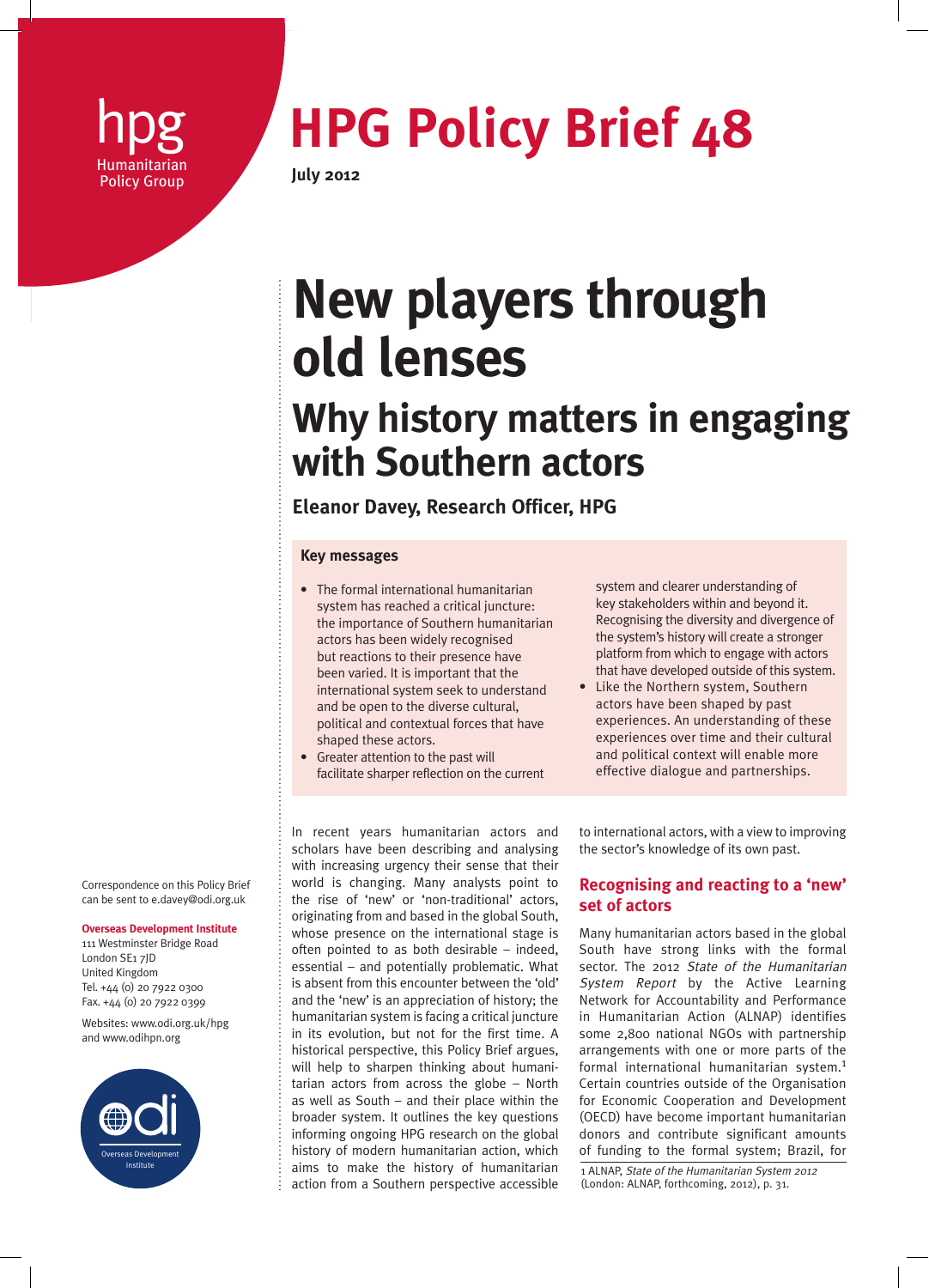instance, provided \$2.9 million in humanitarian assistance following the Haiti earthquake in 2010, much of it channelled through UN agencies.<sup>2</sup> More and more information about the operational role of Southern actors in disaster and conflict response is becoming available, and regional organisations such as the Association of South East Asian Nations (ASEAN), the African Union (AU) and the Organisation of Islamic Cooperation (OIC) have developed mechanisms and policies for humanitarian action. The response to Cyclone Nargis in Myanmar in 2008, when the Burmese government denied access to most Northern-based agencies, was a powerful reminder of the value of regional networks, expertise and resources.3

Other actors operate outside, in parallel or in apparent opposition to the methods and principles that underpin the formal system of humanitarian assistance. It has been estimated that between \$200 billion and \$1 trillion are spent each year in 'mandatory' alms and voluntary charity across the Muslim world, a figure that dwarfs global humanitarian aid funds.4 Yet the beneficiaries, channels and impact of this money are very poorly understood. The relief role of diaspora networks has been recognised, with the crisis in Syria providing another example of their importance, but the emphasis they place on solidarity may pose a challenge for Northern agencies that prefer the language of impartiality. The involvement of Islamic charities and NGOs in Somalia has attracted attention, with concerns being raised about the almost total isolation of OIC operations from UN-led efforts in the country.5 Turkey's unilateral approach to aid in Somalia has won praise for its effectiveness, but is likewise independent from other international efforts.<sup>6</sup> The active role that China plays in Africa may also be seen as a challenge to the stance adopted by much of the international system.

There is now widespread acknowledgement that 'new donors and NGOs from around the world provide a significant share of humanitarian aid. Future humanitarian action will rely on them, and on the governments and civil society of crisisaffected countries even more'.7 Reactions to this new reality have however varied. There are many calls for greater engagement, dialogue and collaboration, and research initiatives have begun

to develop a better understanding of the range of actors outside of the formal system.<sup>8</sup> Efforts have been made to understand the place of remittances in emergencies, and scholars have stressed the importance of cultural contexts, seeking to illuminate how different societies understand the nature of humanitarian action.9 Another approach focuses on building the capacity of Southern actors and bringing them into the networks and values of the formal humanitarian system.10 At the same time, however, there is a fear that 'non-Western' groups may not subscribe to the principles underpinning the formal system, and may have a misguided understanding of what it is to be 'humanitarian'.

The increasing prominence of actors from Latin America, the Middle East, Africa and Asia has thus been met with a mixture of interest, suspicion, concern, openness and opportunism: interest in their origins and attitudes; suspicion of their motives; concern at a lack of professionalism and coordination; attempts to reach out and bring them into line with established principles and standards; and eagerness to improve access to areas to which mainstream humanitarian organisations are not admitted. However, in the absence of a full attention to history there is a risk that the complexity of both Northern and Southern perspectives will be overlooked. On the one hand, the lack of appreciation for history among humanitarian actors hinders effective analysis of Southern actors, their motives and evolution and the traditions they belong to. On the other, greater historical analysis also sheds light on lessons about the formal humanitarian system's own evolution, and the way this affects engagement with actors that have emerged in other contexts.

#### **The international humanitarian system as a Western construct**

The international humanitarian 'system' as it stands today is heavily influenced by the Red Cross movement and the formation and experience of international NGOs and the United Nations. The role of the system is to respond to emergencies, whether man-made, natural or complex, with the principal objectives of saving lives and alleviating human suffering. The core principles of humanitarian action – humanity, impartiality, neutrality and independence – have become a central component of the system's collective identity and are seen as key to its ability to respond effectively. Yet in truth, for all that

<sup>2</sup> A. Binder, C. Meier and J. Steets, Humanitarian Assistance: Truly Universal? A Mapping Study of Non-Western Donors, GPPI Research Paper (Berlin: Global Public Policy Institute, 2010), p. 11.

<sup>3</sup> Y-K Creac'h and L. Fan, 'ASEAN's Role in the Cyclone Nargis Response: Implications, Lessons and Opportunities', Humanitarian Exchange, no. 41, 2008.

<sup>4 &#</sup>x27;A Faith-based Aid Revolution in the Muslim World?', IRIN, 1 June 2012, http://www.irinnews.org.

<sup>5</sup> E. Cairns, Crises in a New World Order: Challenging the Humanitarian Project, Oxfam Briefing Paper, 2012, p. 14. 6 R. T. Erdogan, 'The Tears of Somalia', Foreign Policy, 10 October 2011, http://www.foreignpolicy.com.

<sup>7</sup> Cairns, Crises in a New World Order, p. 1.÷

<sup>8</sup> This was the aim of a recent conference organised in Washington DC by the Elliott School of International Affairs (George Washington University) and the Munk School of Global Affairs (University of Toronto), entitled 'Mapping the World of Humanitarianism'. See https://sites.google.com/ site/ngosproject/conference-information.

<sup>9</sup> One example is the 'Cultures of Humanitarianism' project of the Institute of Asia-Pacific Studies (University of Nottingham) and the Australian National University. See http://www.nottingham.ac.uk.

<sup>10</sup> Cairns, Crises in a New World Order, p. 18.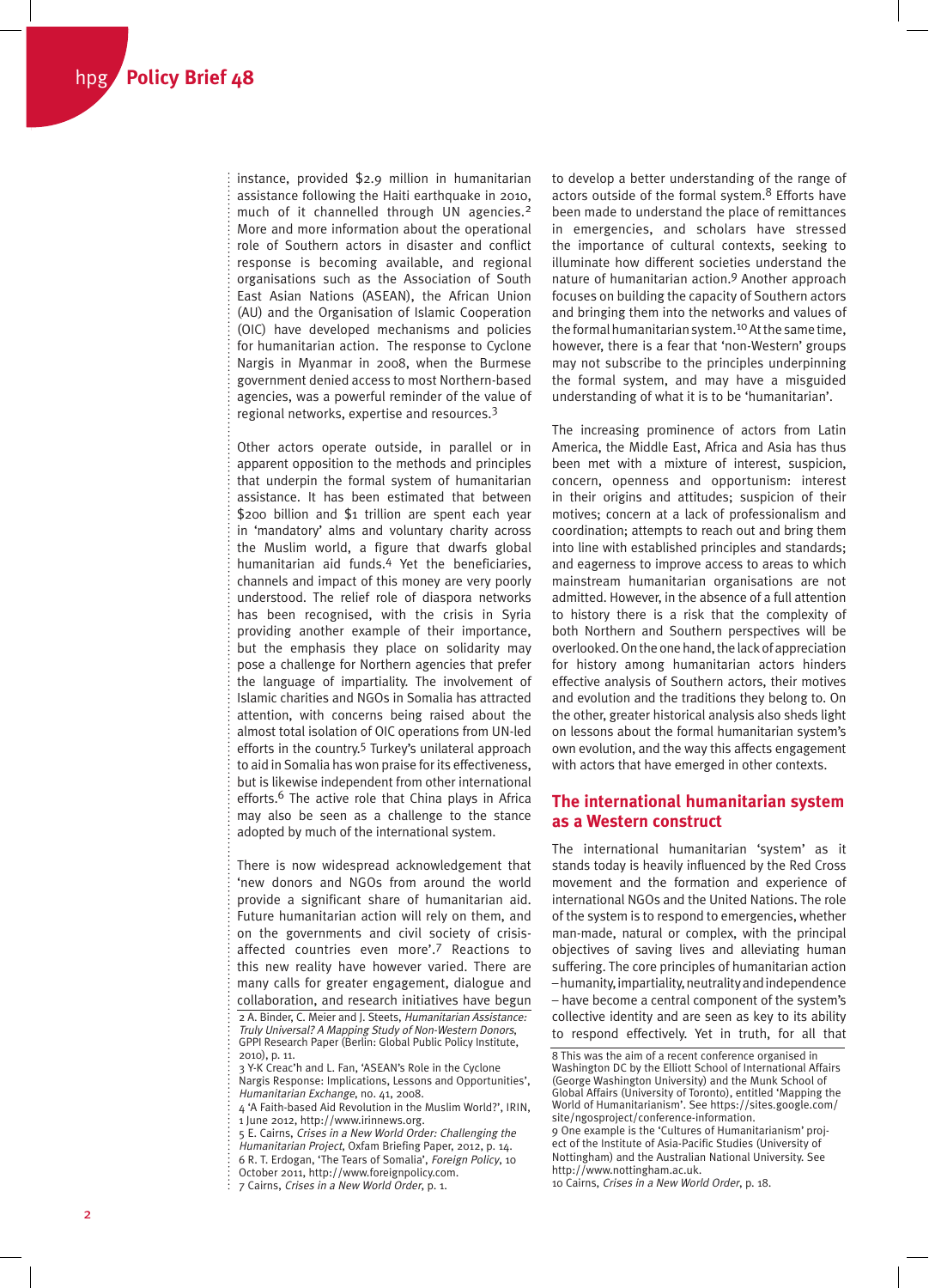humanitarian actors emphasise their distance from international political authorities, the humanitarian system has always been linked to dominant political, economic and social processes.

Although acts of compassion have a long and truly global history, the origins of the modern humanitarian system can be traced to the Enlightenment period and to Western notions of charity and philanthropy and limits on the conduct of war. Early uses of the word 'humanitarian' in the nineteenth century covered multiple objectives: 'humanitarian' activists were as likely to be reformers of education or campaigners for temperance as crusaders against slavery.<sup>11</sup> The same period saw the emergence of the International Committee of the Red Cross (ICRC), not in response to the idea of war in general but as a reaction to the particularly European conflict of the Battle of Solferino in 1859. The humanitarian aims of Henry Dunant and his fellow ICRC founders dovetailed with the rules of sovereignty and methods of warfare of the European powers to produce the Geneva Convention of 1864 – the first codified expression of the Red Cross principles. Likewise, the expansion of humanitarian action during the First and Second World Wars was focused on humanitarian needs on European soil. The United Nations Relief and Rehabilitation Administration (UNRRA), the forerunner of today's UN agencies, was deliberately mandated to address European needs arising from the Second World War, while the mandate of the UN High Commissioner for Refugees (UNHCR) specifically limited it to helping European refugees, a geographical restriction only lifted in the late 1960s. A similar trend is evident among NGOs, exemplified by the name change of the US organisation CARE, founded during the Second World War, which went from the 'Cooperative for American Remittances to Europe' to the 'Cooperative for Assistance and Relief Everywhere'.

This turn towards needs in the South was not simply a belated recognition of others' needs – though this played a part – but again reflected Western interests. The emergence of development frameworks in the 1950s and 1960s was related to the desire to retain influence in colonial territories as they moved towards independence, as well as a sense that 'development' would promote strategic alliances and foster international stability in the context of heightened tension during the Cold War. Cold War tensions also encouraged the insertion of Western NGOs into international affairs, with private organisations able to exploit the space created by the standoff between the Communist and capitalist superpowers.

The decades since the end of the Cold War have exposed the humanitarian system's Northern and Western design and functioning, for two principal

11 See F. T. Carlton, 'Humanitarianism, Past and Present', International Journal of Ethics, vol. 17, no. 1, 1906.

reasons. First, the rise of regional powers such as Brazil, China, India, Russia, Saudi Arabia and Turkey has challenged the global order and brought the humanitarian system's link with the West to the surface. Second, in the wake of the attacks on the United States of 11 September 2001, humanitarian organisations found themselves caught up in the confrontation between Western powers and jihadist insurgents. In contexts such as Afghanistan, Iraq, Pakistan and Somalia, humanitarian actors have faced a significant backlash from radical groups, many of which see humanitarian organisations as part of the Western global order that they are challenging. Yet it is important to remember that humanitarian action across the globe has a rich and varied history that should not be amalgamated with a particular political order. Recognition of this reality is as important when approaching the formal international system, with its predominantly Western and Northern face, as it is in seeking to understand South Asian, East African or Latin American experiences.

#### **The multiple faces of humanitarianism**

There is no homogenous or 'pure' and legitimate conception of humanitarian action. A report from the Feinstein International Center captured this view in arguing that 'trying to universalise a particularistic blend of humanitarianism that is inextricably linked with Western history, thought, and values is unlikely to sway doubters and nay-sayers in the South'.12 By taking a longer view, we can see that even the Western 'blend' of humanitarianism is the result of many divergent forces, has been shaped by a variety of philosophies and beliefs and has perpetually been confronted with – indeed, constructed by – novel or unorthodox actors. British NGOs used to working more discreetly, for instance, have had to adjust to more outspoken French organisations, while space has been made for faith-based organisations within secular fora.

Although humanitarian action in the West today is predominantly defined by the principles of impartiality, neutrality and independence, it was not always this way. Political agendas have often shaped the way humanitarian needs were constructed – for instance in the Allies' decision to exclude Germans from UNRRA's relief programmes, insisting that its remit was to address the suffering inflicted by Germany upon other European countries. The history of humanitarian NGOs offers many examples of action based on solidarity rather than impartiality. Catholic Relief Services (CRS) was founded in 1943 to assist Catholic refugees and prisoners of war; the Lutheran World Federation (LWF) was founded in 1947 with the primary aim of helping Lutherans displaced during the war. Norwegian

12 A. Donini et al., Humanitarian Agenda 2015: Principles, Power and Perceptions (Medford, MA: Tufts University, 2006), p. 16.